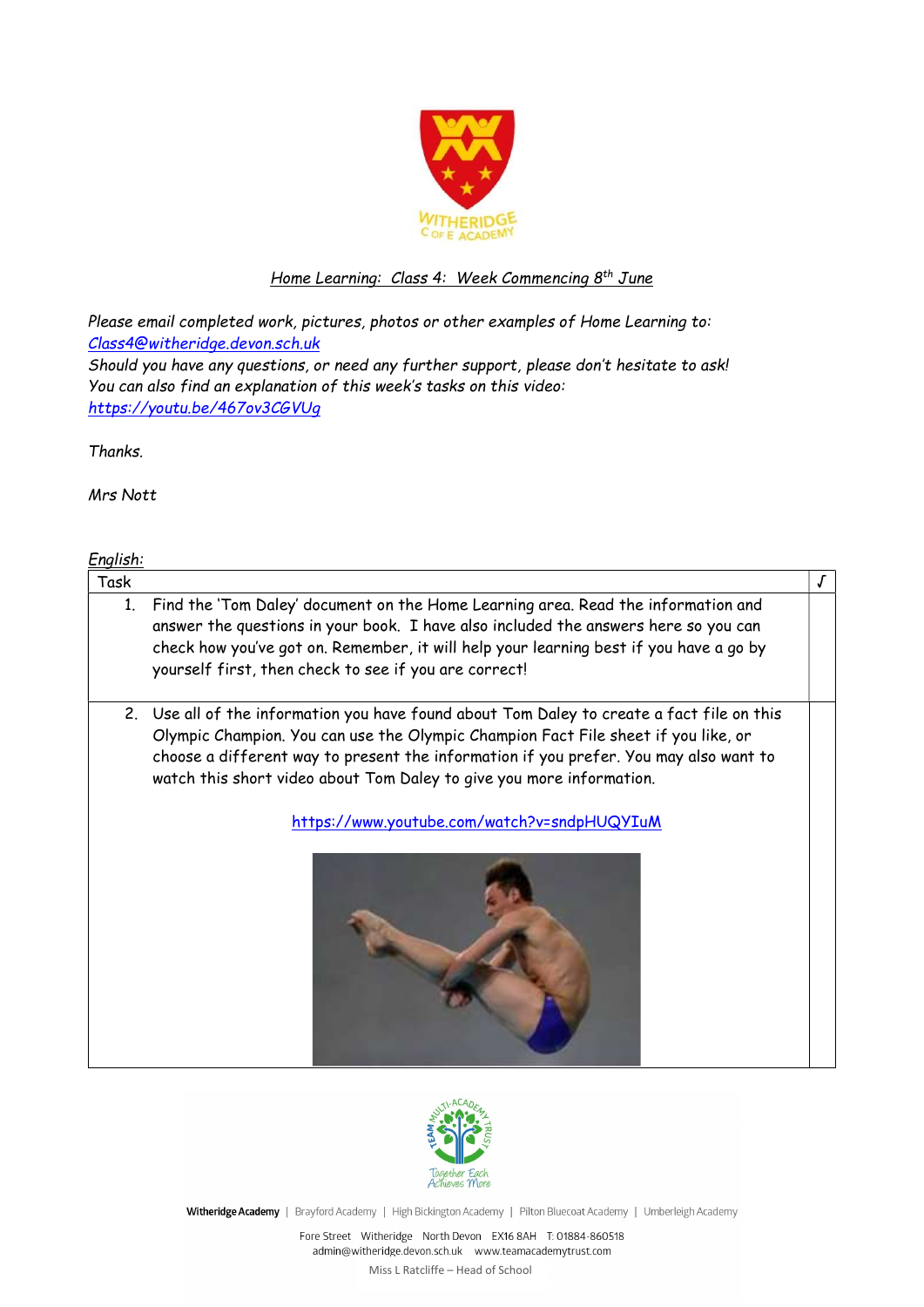

### https://youtu.be/t2G8KVzTwfw

Imagine you are a radio commentator for this race. Write down what you might say to explain to your audience what is happening. You might want to re-watch the video and pause it at different points. Remember to include details to build atmosphere and suspense in your writing.



4. Visit the BBC Daily Lessons website at:

https://www.bbc.co.uk/bitesize/articles/z63ny9q

This will take you to an interactive lesson on using synonyms (words with the same meaning) and antonyms (words with opposite meanings). You can then find and complete the 'Synonyms and Antonyms' worksheet on the Home Learning area.

#### **Synonyms and Antonyms**

Find one synonym and one antonym from the word bank for each word listed below and write<br>it in the space provided. Review Synonym: a word that has the same or similar meaning as another word.

#### Antonym: a word that has the opposite meaning of another word.

| <b>Word Bank</b> |           |        |         |  |  |  |  |
|------------------|-----------|--------|---------|--|--|--|--|
| sad              | tough     | alert  | easy    |  |  |  |  |
| spooky           | delicate  | huge   | end     |  |  |  |  |
| soft             | slow      | first  | calming |  |  |  |  |
| small            | bumpy     | joyful |         |  |  |  |  |
| drowsy           | difficult | fast   |         |  |  |  |  |
| Word             | Synonym   |        | Antonym |  |  |  |  |
|                  |           |        |         |  |  |  |  |
| big              |           |        |         |  |  |  |  |
| beginning        |           |        |         |  |  |  |  |
| happy            |           |        |         |  |  |  |  |



Witheridge Academy | Brayford Academy | High Bickington Academy | Pilton Bluecoat Academy | Umberleigh Academy

Fore Street Witheridge North Devon EX16 8AH T: 01884-860518 admin@witheridge.devon.sch.uk www.teamacademytrust.com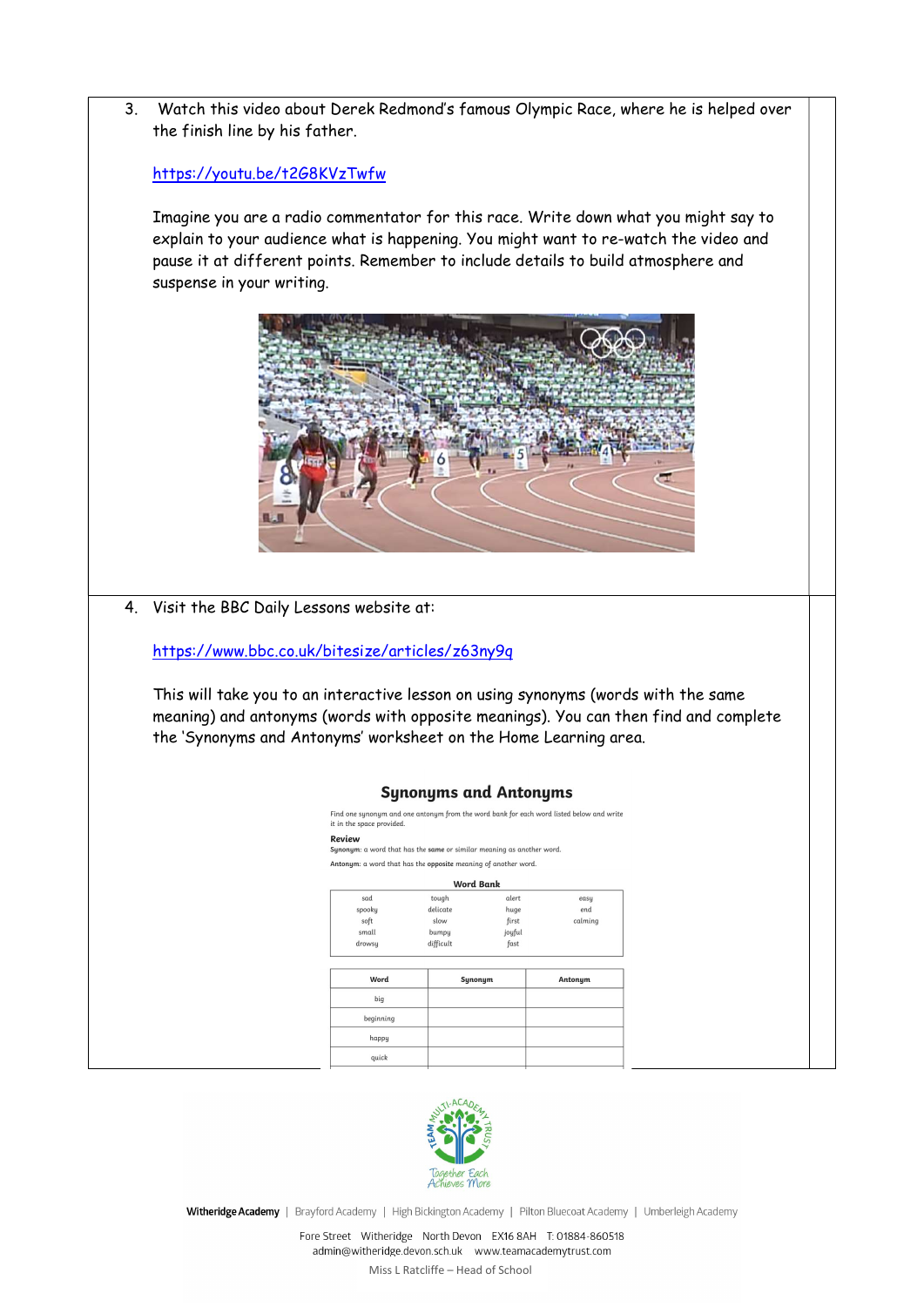5. Find the 'Year 5 and 6 Statutory Word List' document on the Home Learning area. These are words which children are expected to know how to spell by the end of Year 6.

Hopefully, last week you identified some of these words which you don't yet know, or are less confident about spelling.

Choose 10 words which you find tricky, and create a wordsearch using all of them. Make sure the words are spelt correctly, both in the wordsearch itself, and in the list below. As an extra challenge, you could include some words multiple times.

There is a 'Wordsearch Template' on the Home Learning area, or you could simply create your own in your book. You may find it easier to use the squares in your maths book for this activity!

6. Read your book every day! Don't forget, there are over 40,000 books to choose from on Epic!

## Maths:

| Task                                                                                                                                                                                                                                                                                                                                                                                | J |  |  |  |  |
|-------------------------------------------------------------------------------------------------------------------------------------------------------------------------------------------------------------------------------------------------------------------------------------------------------------------------------------------------------------------------------------|---|--|--|--|--|
| Visit https://whiterosemaths.com/homelearning/year-6/                                                                                                                                                                                                                                                                                                                               |   |  |  |  |  |
| White<br>Rose                                                                                                                                                                                                                                                                                                                                                                       |   |  |  |  |  |
| Go to Year 6, Week 7.                                                                                                                                                                                                                                                                                                                                                               |   |  |  |  |  |
| This will take you to a series of lessons to further develop your understanding of algebra. The<br>accompanying worksheets and answer sheets can be found on the Home Learning area. Complete as<br>many of the sessions as you can this week. For the remainder of this half term, we will largely be<br>following the White Rose programme to support our Home Learning in maths. |   |  |  |  |  |
| 1. Lesson 1 - Finding a Rule                                                                                                                                                                                                                                                                                                                                                        |   |  |  |  |  |
| Lesson 2 - Forming expressions<br>2.                                                                                                                                                                                                                                                                                                                                                |   |  |  |  |  |
| 3. Lesson 3 - Substitution                                                                                                                                                                                                                                                                                                                                                          |   |  |  |  |  |
| 4. Lesson 4 - Solve simple one-step equations                                                                                                                                                                                                                                                                                                                                       |   |  |  |  |  |
| 5.<br>Log on to Mathletics and TT Rockstars to complete the activities and practise your<br>multiplication skills.                                                                                                                                                                                                                                                                  |   |  |  |  |  |



Witheridge Academy | Brayford Academy | High Bickington Academy | Pilton Bluecoat Academy | Umberleigh Academy

Fore Street Witheridge North Devon EX16 8AH T: 01884-860518 admin@witheridge.devon.sch.uk www.teamacademytrust.com